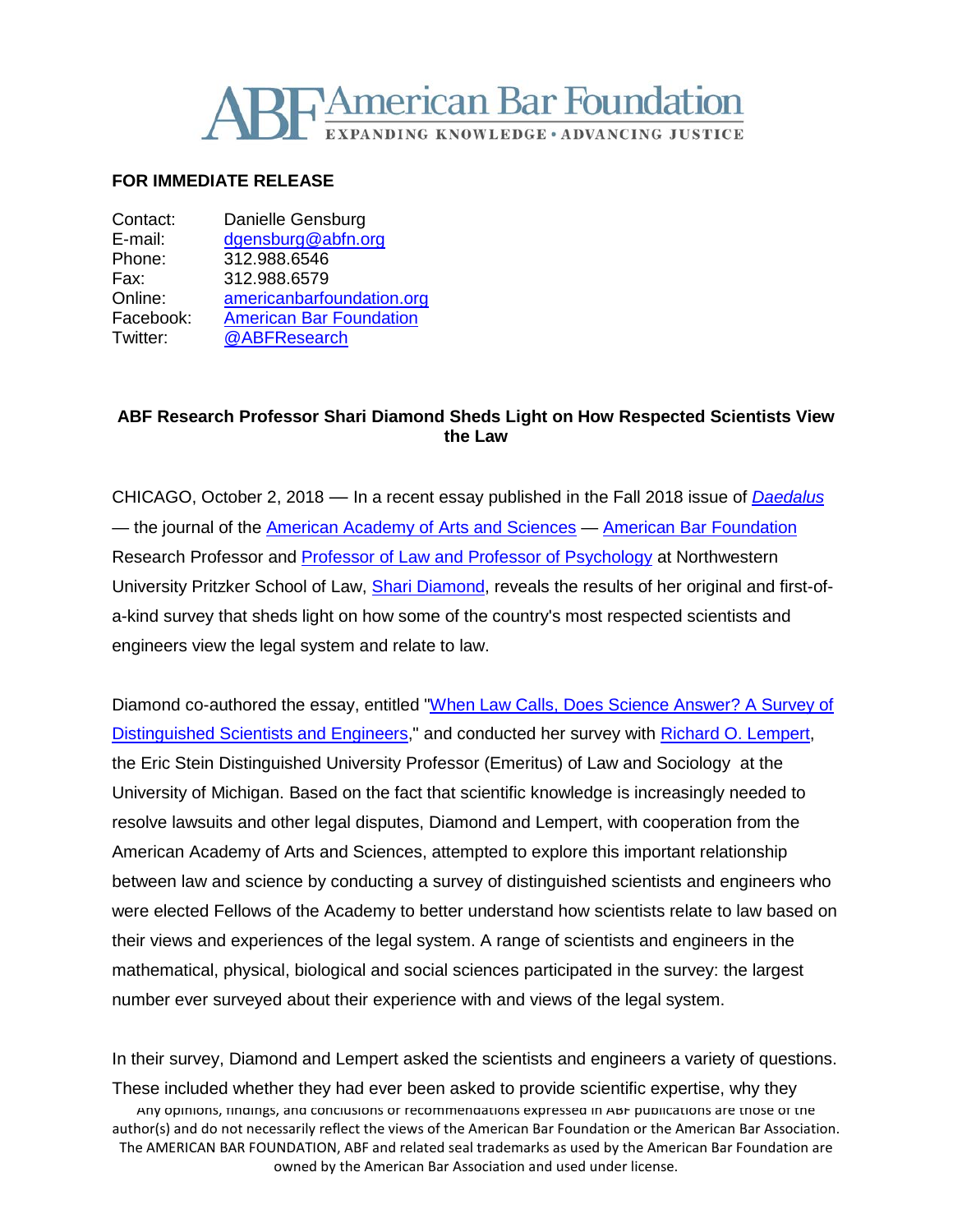## **ABFAmerican Bar Foundation** EXPANDING KNOWLEDGE · ADVANCING JUSTICE

agreed to help or refused, what their experience was like providing testimony and their views of the legal system and various courtroom and legal procedures. They were also asked if changes to legal procedures would make them more inclined to participate in trial proceedings in the future.

"We were surprised at how willing these distinguished scientists were to assist when their expertise was relevant. This positive attitude bodes well for the future of science and the legal system. There are, however, obstacles and challenges," Professor Diamond said.

The study found that most of the scientists and engineers surveyed had agreed to participate in lawsuits when asked, more often for educational and moral reasons than financial, and if they refused, it was mainly because they lacked the time or relevant scientific expertise. Results of the survey also showed that some of the scientists and engineers reported being uncomfortable with adversarial legal procedures and would be more likely to participate in legal proceedings in the future if procedural changes were made. These changes include having the opportunity to meet with an opposing trial expert and write a mutual report and being able to serve as an expert appointed by the judge instead of on behalf of a certain legal party.

Diamond and Lempert's study only applied to highly accomplished and experienced scientists. They did not survey scientists who work for consulting firms, forensic scientists who testify regularly for the prosecution, or younger generations of scientists now entering the high point of their careers. Nevertheless, their results showed that scientists who participate in the legal system have a greater belief in its ability to handle and resolve scientific matters. Moreover, the results found that more scientific experts could be called upon to participate in legal disputes if procedural changes were made to reflect more of an academic rather than adversarial atmosphere. However, Diamond and Lempert conclude that tensions between science and law will always be challenging.

Professor Diamond will co-host with Professor Lempert an upcoming panel organized by the American Academy of Arts and Sciences on Monday, October 29, 2018 from 9:00-10:30 a.m. at the **National Press Club** in Washington, D.C., focusing on the challenges and opportunities that

Any opinions, findings, and conclusions or recommendations expressed in ABF publications are those of the author(s) and do not necessarily reflect the views of the American Bar Foundation or the American Bar Association. The AMERICAN BAR FOUNDATION, ABF and related seal trademarks as used by the American Bar Foundation are owned by the American Bar Association and used under license.